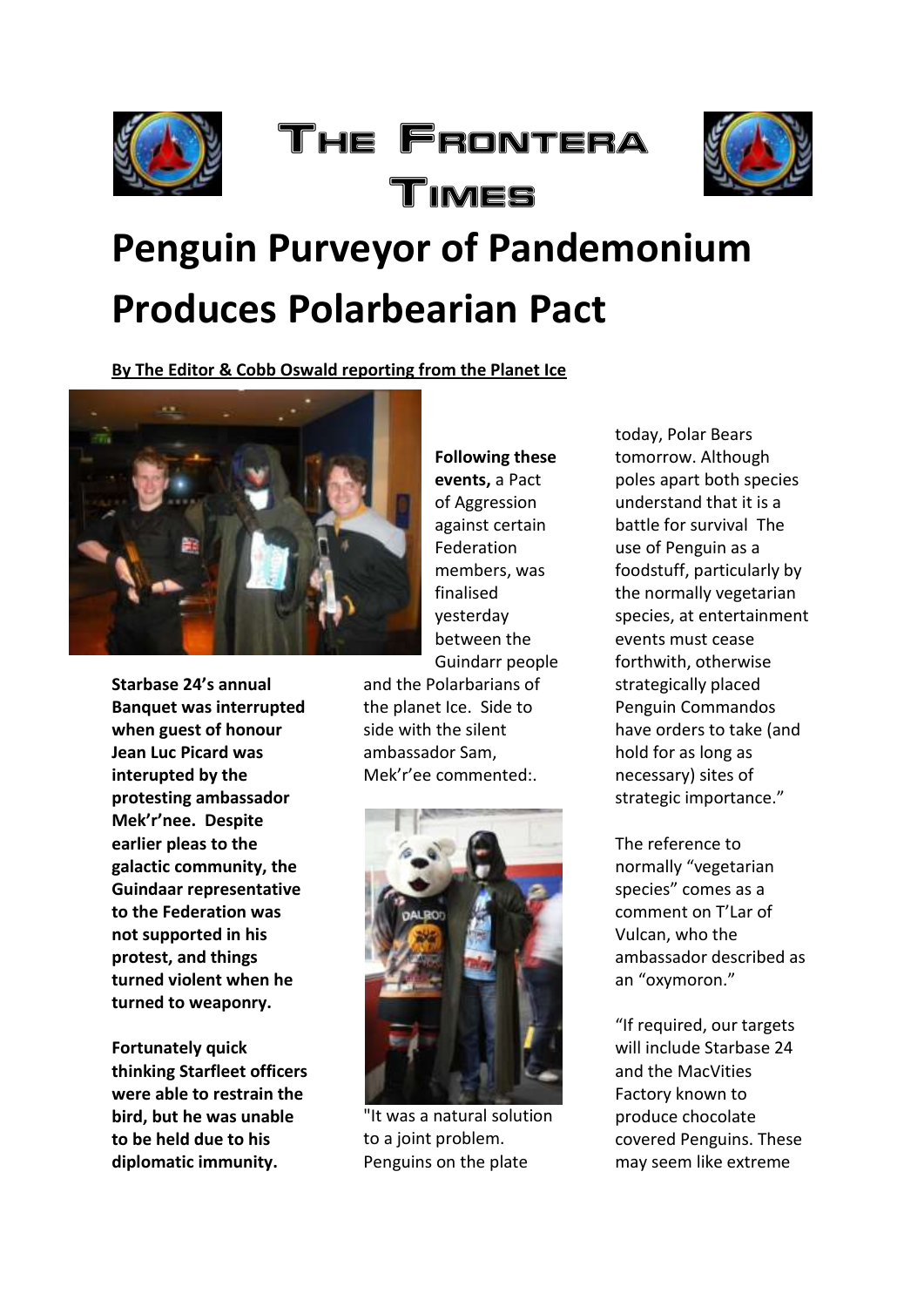measures however these are extreme times and we wish to be certain

that our brethren do not disappear into the bellies of other species as

quietly as the long extinct Hot Dog or Kit Cat."

### **Stop Press**

#### **Following the speech broadcast on Federation News Channels,** T'lar of Vulcan countered Mek'r'nee's claims. "The

ambassador has made an embarrassing and illogical mistake." Said T'Lar from

Starbase 24. "The dish in question is correctly translated into English as "Food dish provided by our Penguin allies. It is an ancient recipe which over time has become colloquially known as Penguin Steak."

While normally vegetarian, Ambassador T'lar mentioned that Vulcan's do eat meat when necessary. Such as for survival purposes, and in cases such as this, diplomatic circumstances where refusal may cause offence.

## **Starfleet Scandal?**

**Public photos have surfaces of Admiral McKenzie with multiple women over the past few weeks. That, and the continued secret mission of The Endeavour that has** 

**rendered Fleet Captain Kehlan incommunicado, has gotten the tongues of Starbase 24 wagging. To try to clear the air A representative of Admiral McKenzie has helpfully** 

**commented on each photograph.** 



This image is simply a photo graph of a senior officer and an ambassador. It is an official Starbase 24 photo. The Admiral has heard about the images supposedly showing him cavorting with T'Lar on the same night, but these photos could be easily taken out of their context, especially by newspapers which are in danger of

losing their access to Starfleet facilities. Besides the image below shows that the ambassador had other priorities on the night.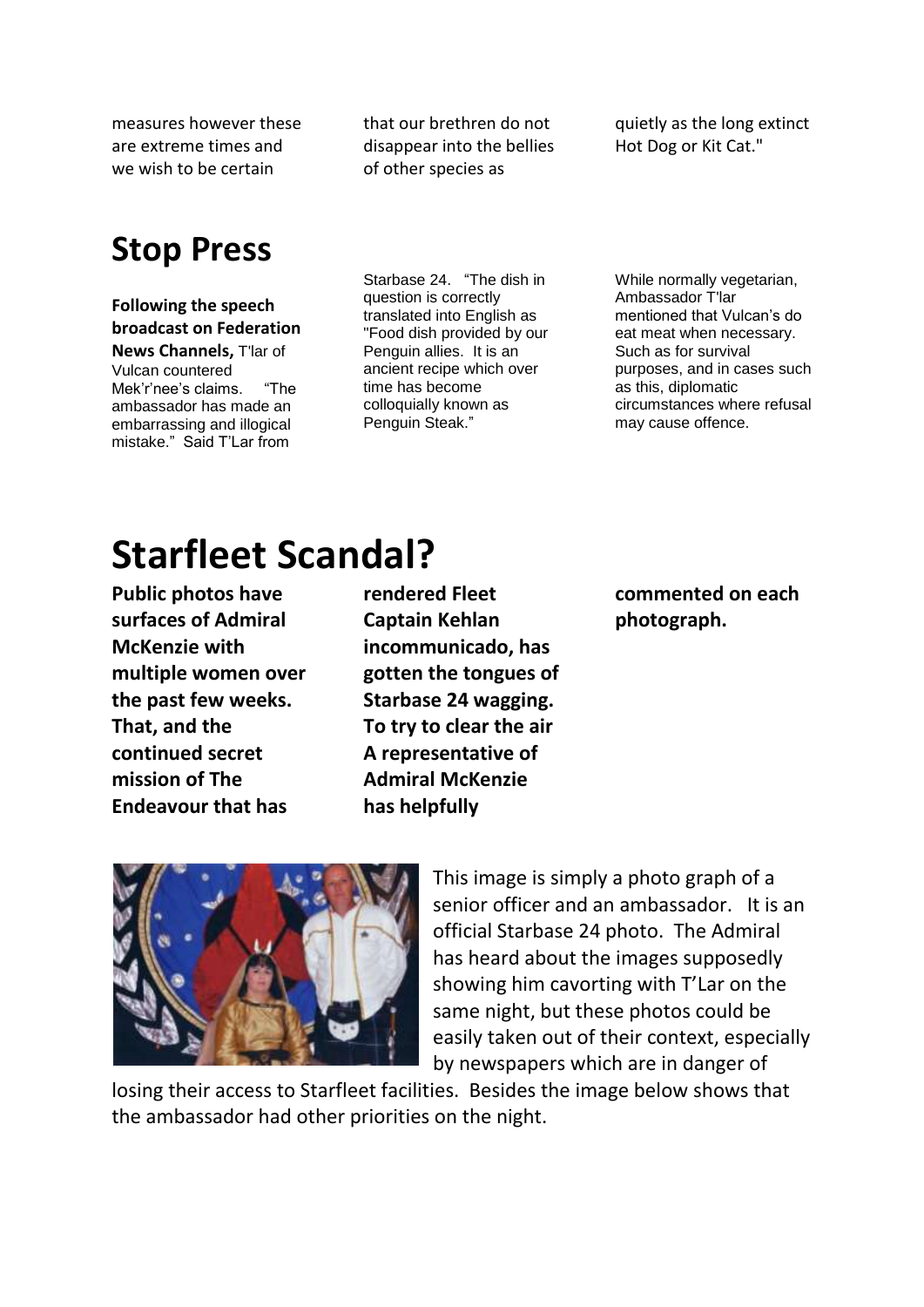

*(Editor's note N'sal could not be reached for comment on this image. At least, we think so, because the interviewer we sent cannot be reached either.)* 



"Yes, we could see how this one can be taken out of context, however, it is again purely innocent. Young ms. Locutie is a recently liberated Borg, and as such wasn't quite aware of the decorum needed when in the presence of a senior Starfleet officer."



Ah, now this doesn't look good for the Admiral, however again there is a perfectly logical explanation. The Admiral had heard rumours of people tinkering with the holosuites, using the images of his officers without their consent or approval. Not wanting to make a scene before he knew all the facts, he simply investigated in his off

duty attire. Whilst on the ground to access the Holodeck controls, the holograms attempted to overwhelm him. Fortunately they didn't, and normality was restored.